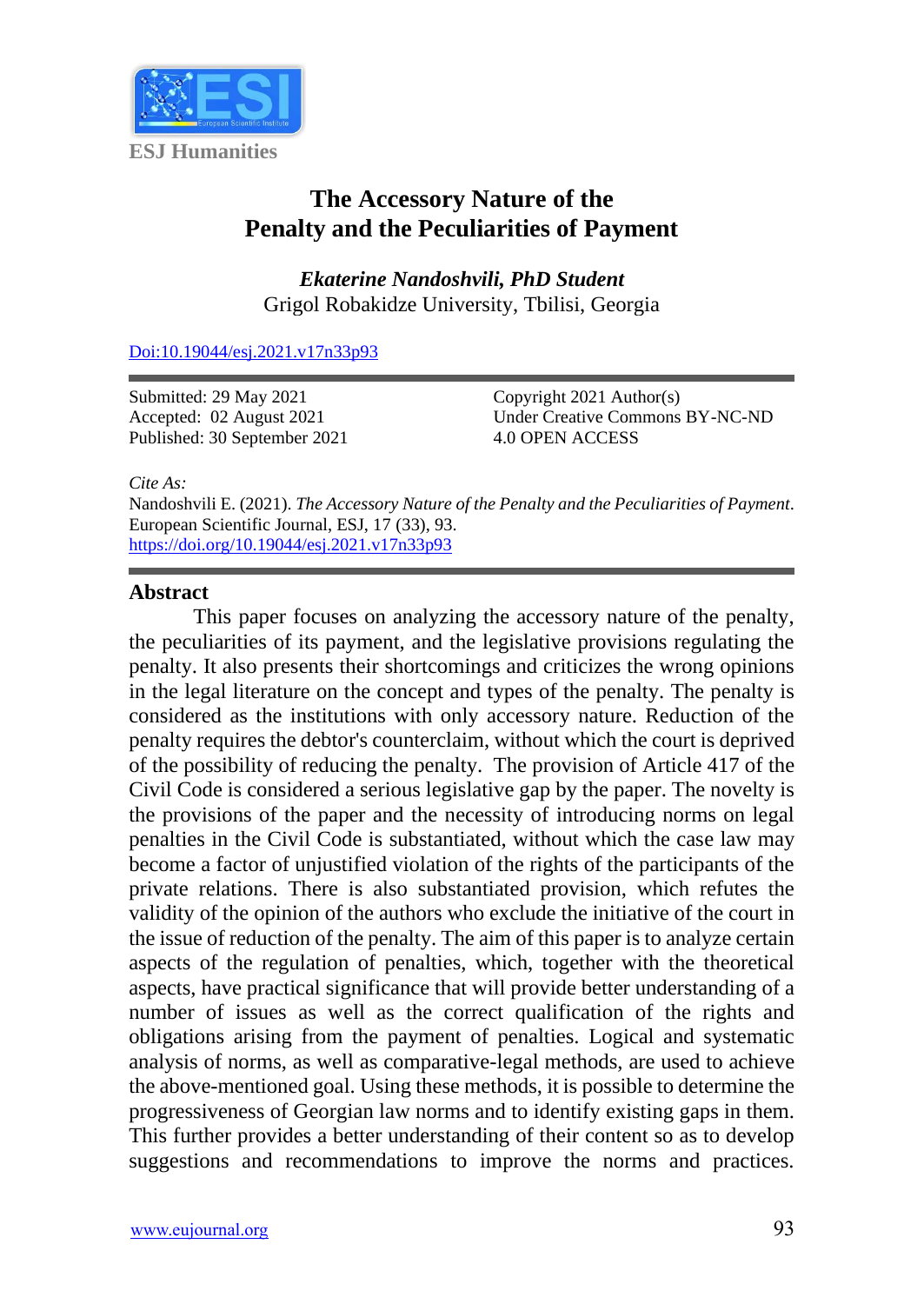Problems are analyzed on the examples of Georgian and German civil law. In terms of types and concepts of penalties, common characteristics and shortcomings between Georgian and German models were revealed. The efficiency of the Georgian model was also examined in terms of establishing the penalties. The study revealed that the Civil Code of Georgia determines the type of contractual penalty and allows its reduction. Based on this, a wrong conclusion has been made in science and practice about the existence of only one type of penalty in Georgian law. The circumstance that private law legislation does not consist solely of the Civil Code was not taken into account. The paper examines the applicable legislation of Georgia, which sometimes does not even use the term "penalty", but actually provides for a legal penalty in various provisions. It is inevitably necessary to reflect the norms in detail in order to regulate the payment of legal penalties in the Civil Code of Georgia.

**Keywords:** Penalty, reduction, accessory, obligation, security

# **1. Introduction**

The norms regulating penalties are reflected in the Civil Code of Georgia, which speaks of additional means of securing demand. Existing legislation on penalties is influenced by German law. Obviously, there are some differences between the German and Georgian arrangements, but the main essence is common. By introducing a contractual penalty, the legislature has given priority to the principle of the will and private autonomy of the parties. The principle "pacta sunt servanda" is applied in private law and the contract must be fulfilled. On the other hand, fulfillment of the contract depends significantly not only on the will of the party but also on the means of security. In addition, the collateral must not exceed the damage caused by the non-fulfillment of the obligation. The mechanism of a fair balancing of the interests of the debtor and the creditor must be found by the court in a situation where the security measure bears a heavy burden on the debtor. The institution of the penalty which contains the assessment categories gives the court the discretion to assess the non-compliance of the penalty. More so, there are consequences if the contract is breached. Therefore, a fair balance is ensured between the weak and the strong parties. The penalty is also a means of securing the obligation.

The concept of security is not provided by law. It is not an unambiguous technical legal term, but an expression belonging to the legal language. This indicates the means of achieving a specific goal (Kvinikadze, 2016, p.86).

Article 417 of the Civil Code (hereinafter referred to as abbreviation "CC") of Georgia has a significant meaning under non-fulfillment of obligations. This issue should be interpreted in the systemic connection with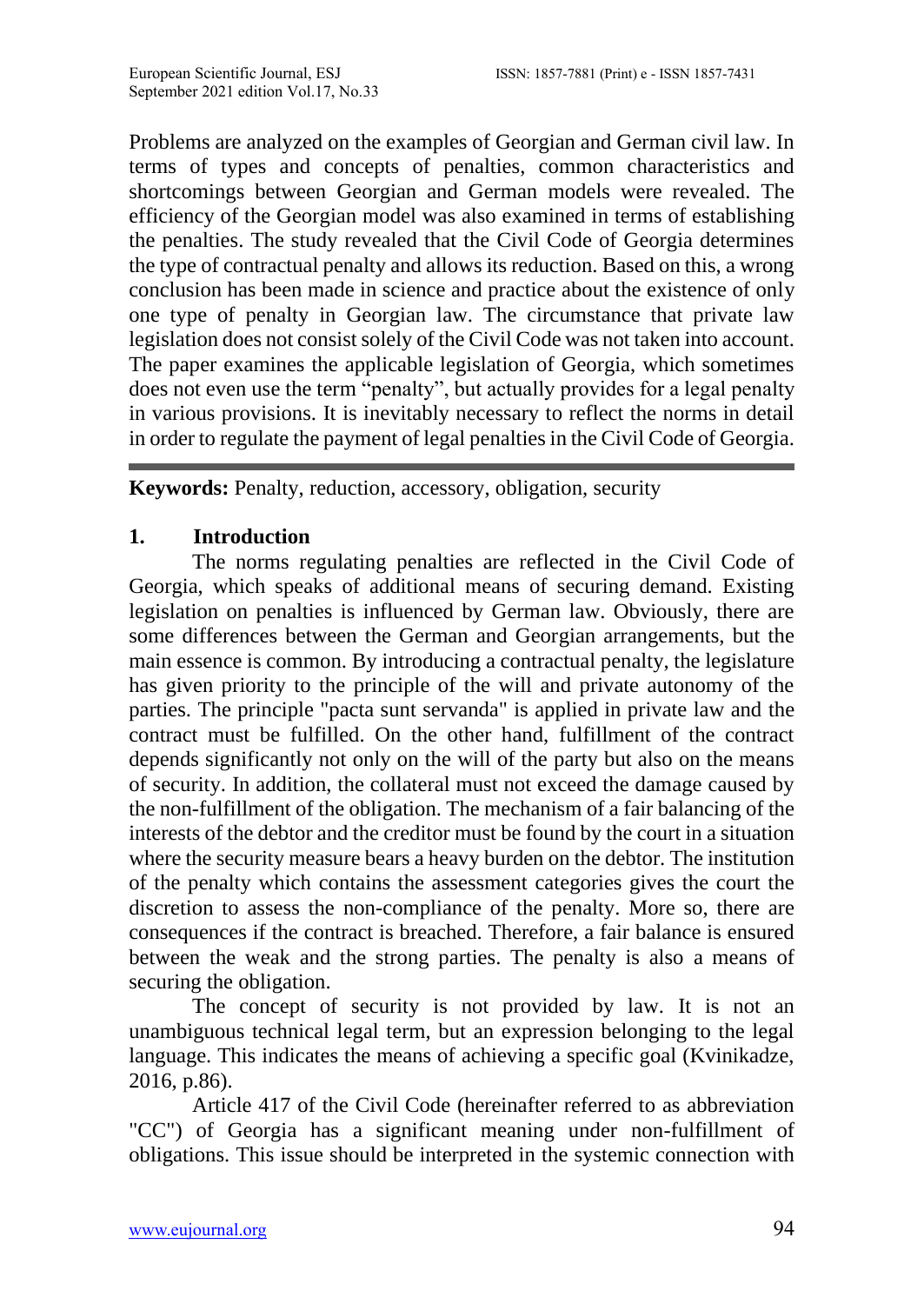Article 316 of the CC, according to which the fulfillment of the obligation may be manifested in refraining from acting as well. According to Article 339 of the German Civil Code, if the fulfillment of an obligation is to refrain from acting, the penalty is subject to payment in case of acting that is contrary to such obligation (Kropholler, 2014, p.240).

This paper utilizes the systematic and comparative method to analyze the effectiveness of the norms regulating penalties that define the concept, form the penalties, and possibly reduce the penalties by a court. It is necessary to also determine the practical and theoretical significance of the accessory nature of the penalty. However, achieving the set goal is impossible without practice. The purpose of the analysis of practice and legislative provisions is to identify gaps in both norms and practice and to develop proposals for the improvement of each of them. By doing this, the provisions regulating the penalties are accepted from German law. The aim of the study is to determine the similarities and differences between the Georgian and German models, which makes it possible to see the advantages of each of these models.

During the writing of the abstract, both Georgian and German legal literature was selected as the study material. The conclusions and recommendations developed in the paper are of practical and theoretical importance since they will help to form unified approaches.

# **2. The Concept and Purpose of the Penalty**

The legal definition of a penalty is given in Article 417 of the Civil Code of Georgia. It is a misconception that a penalty as a specific manifestation of private autonomy can only be determined by the agreement of the parties (Chanturia, 2012, p.237). Therefore, it should be noted from the outset that the Codex definition of a penalty is imperfect. This is because, according to Article 417 of the Civil Code, a penalty is a sum of money payable which is agreed by the parties to a debtor for non-fulfillment or improper fulfillment of the obligation. On the other hand, payment of the penalty may be determined not only by agreement between the parties but also by the Law. Although it is expected that the debtor pays the penalty to the creditor, it would still be desirable to specify in the law that the debtor does not simply pay the penalty but pays it to the creditor.

According to the generally admitted opinion, the penalty is an additional means of securing an obligation. Securing the obligation through the penalty implies that the obligation to pay indulges the debtor to duly fulfill the obligation. In case of non-fulfillment or improper fulfillment of the obligation by the debtor, the penalty loses the securing nature and the obligation to pay becomes a means of protecting the interests of the affected creditor.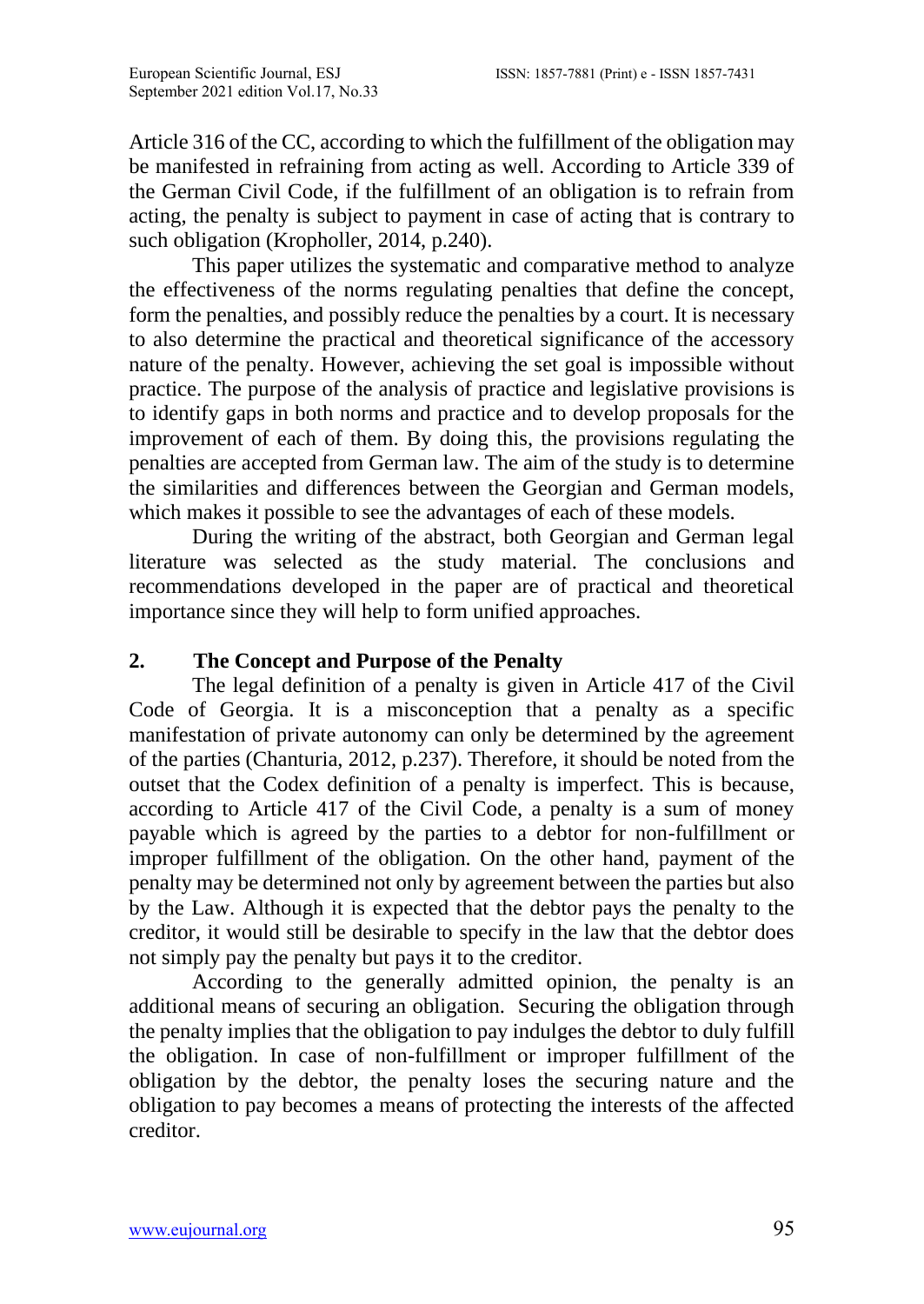Collateral rights and penalties arising from the fulfillment of the obligation are of an accessory nature. However, the demand of the penalty combines both accessory and non-accessory demand signs. The accessory nature of the right means that it cannot arise unless a principal obligation has arisen. Also, it cannot exist if there is no basic obligation and it will be terminated if the basic obligation is terminated (Schöbi, 1990, p.10-25).

The penalty is the most commonly used means of securing the performance of an obligation. This is explained by the fact that, unlike the determination of the amount of damage to be reimbursed, the penalty is not difficult to calculate. More so, its payment does not require establishing a causal relationship between the debtor's illegal action and the damage incurred by the creditor. This conclusion is based on the analysis of Articles 401 and 417 of the Civil Code.

The basic reason for the purpose of the penalty is to ensure regulatory obligations. However, the penalty may also secure the protective obligations (for example, the obligation of the guarantor is seen in the first part of Article 891 of the CC, while the obligation of the insured to the insurer for the reimbursement of the insurance sum is seen in the first part of Article 799 of the CC).

The purpose of the penalty is also to encourage the debtor to fulfill the obligation, in anticipation of an unfavorable prospect, and at the same time to determine in advance the amount of damage caused by non-fulfillment (Chitashvili, 2020, p.19).

According to the analogy with the rules on penalties, the parties can use them in order to ensure the performance of relative obligations. However, the major issue is about duties and not obligations.

This duty is not of an obligatory nature. This is because, on its basis, there is no transfer of property from one person to another between the participants of the civil turnover, which is the main sign of the obligation. Therefore, this is not an action to be taken under an obligatory right. It refers to the obligation to conclude a contract for the performance of a preliminary contract (Article 327, Part 3 of the CC). Under the law, a preliminary contract may give rise to an obligation to enter a future contract. Therefore, it is incorrect to use the word "obligation" in the wording of this norm. The Civil Code of Georgia does not also provide for the obligation to conclude a contract or contracting as a result of non-fulfillment of this obligation.<sup>1</sup>

# **3. Types of Penalties**

The penalty is accrued through various means. Among these means, a distinction is made between the interest and fine. Although there is no direct

<sup>&</sup>lt;sup>1</sup> Compare to Article 319 of the CC.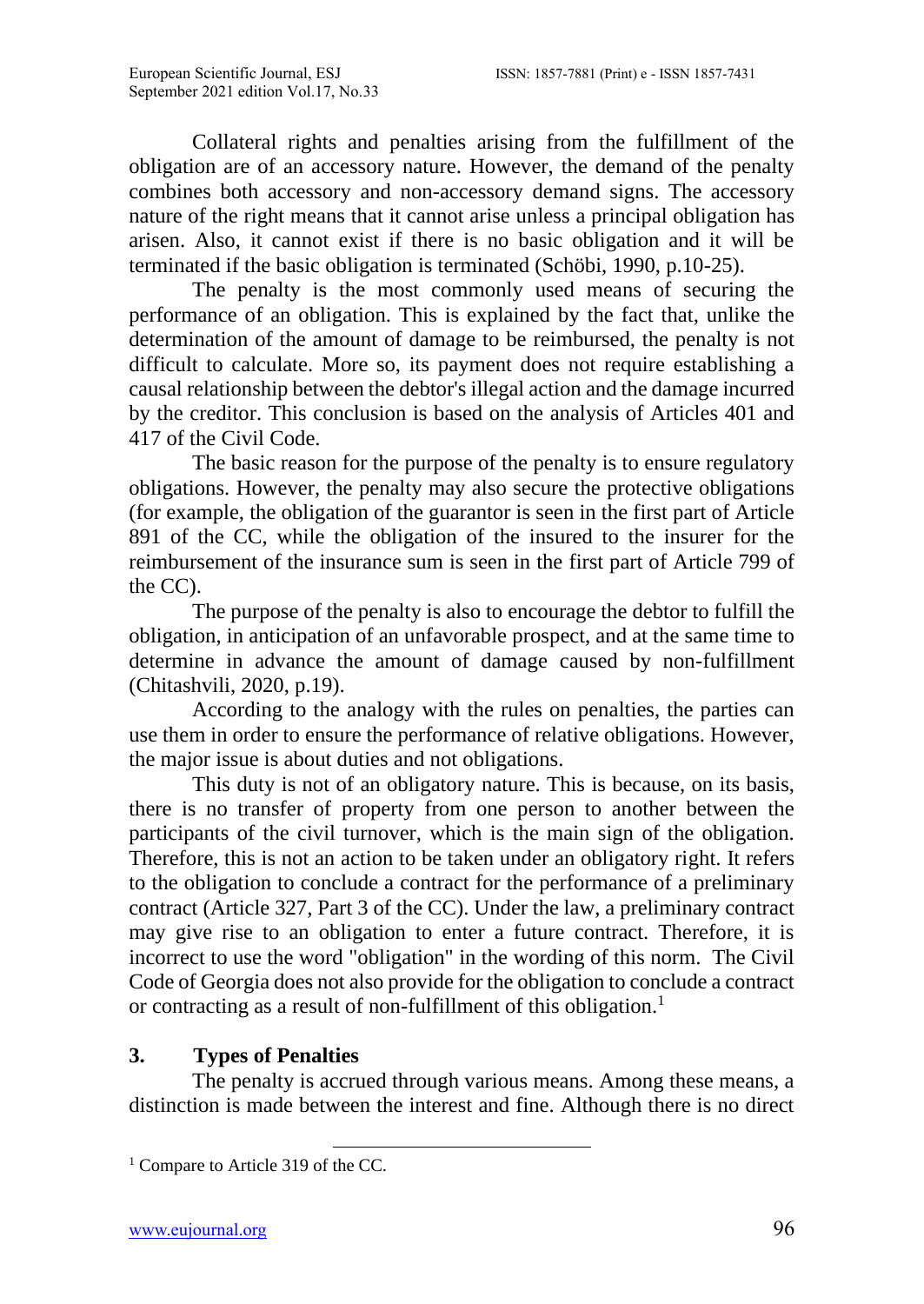record of this in Article 417 of the CC, the signs are characterized in the legal literature. This makes it easier to distinguish an interest and a fine.

The fine is imposed/charged once, while the interest is imposed for a certain period of time (By hours, days, months, etc.) (Akhvlediani, 1999, p.78- 79). A typical basis for charging the interest is the overdue payment of a basic obligation. The fine is imposed in case of other types of violations. An example of this is the Labor Code of Georgia according to Article 31, Part 3, which states that "The employer is obliged to pay the employee 0.07 percent of the delayed amount for each day of any delay in payment or settlement."

Both interests and fines are calculated either in proportion or in lump sums. In addition to fines and interests, the penalty is distinguished based on the following:

- 1. According to the basis for its determination. This is a contractual (voluntary) and legal (normative) penalty. The contractual penalty is determined by the agreement of the parties, while the legal penalty is determined by a normative act. It is worthy to note that the normative act establishing a penalty can only be a legislative act. The point is that imposing a penalty means imposing legal liability. According to Article 8 of the Law of Georgia on Normative Acts, legal liability can be imposed only on the basis of a legislative act. Article 7 of the same law defines the types of legal acts. Unfortunately, the issue of legal penalties is not properly regulated by the Civil Code of Georgia;
- 2. According to the payable penalty and damage to be compensated. There are different types of penalties such as the penalty to be counted, the exceptional, and the alternative penalty (Article 419 of the CC, etc.).
- 3. According to the nature of the debtor's breach of obligation. There are different types of penalties such as penalty for non-fulfillment of the obligation and penalty for improper fulfillment of the obligation (Article 417 of the CC).<sup>2</sup>

Like Georgian law, German law imposes a penalty in monetary form. However, Article 342 of the German Civil Code states that the contracting parties may determine a penalty in a non-monetary form. Accordingly, Articles 339-341 of the German Civil Code apply also.

<sup>&</sup>lt;sup>2</sup>A comparative-legal discussion of the types of fines is given in the paper-Rolf Knieper, Lado Chanturia, Hans-Joachim Sahramm (Hrsg). Probleme des Vertragsrechts und der Vertragssicherung in den Staaten des Kaukasus und Zentralasiens. Materialien einer internationalen Konferenz an der Universität Bremen vom 10. Und 11 Apriel 2008. BWV. Berlin, 2009, S. 362.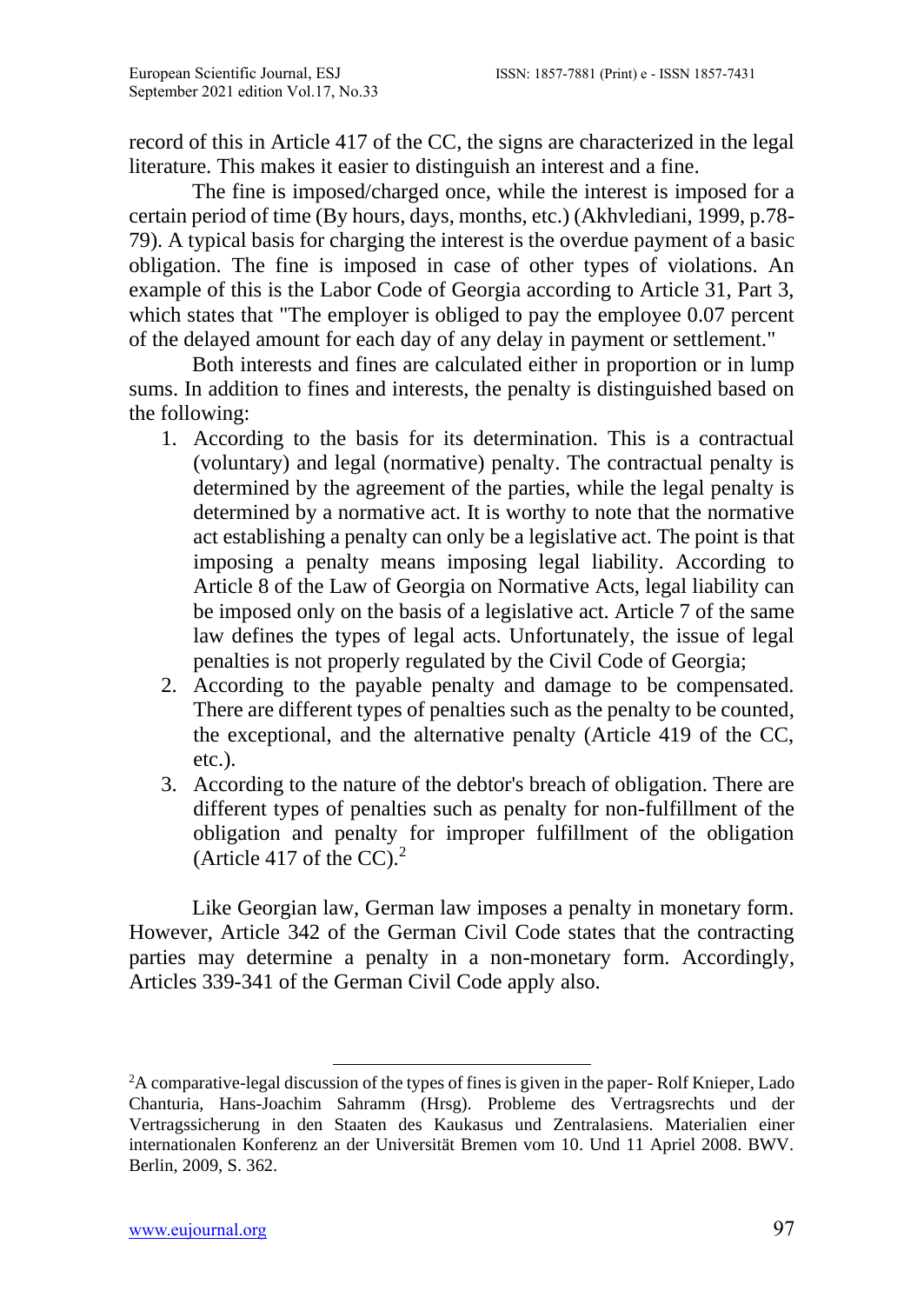The German Civil Code also provides for only a contractual penalty (Vertragsstrafe). This means that it does not provide the possibility of determining a penalty by law.

Unlike the Civil Code of Georgia, the German Civil Code (hereinafter referred to as the abbreviation GCC) does not contain a norm defining the form of agreement on the penalty. According to Article 341 of the GCC, the debtor makes a "promise" to pay a penalty for non-fulfillment or improper fulfillment of the obligation. According to the general rule established by the case law, the agreement on penalties is subject to the same procedure as the form of the contract signing. Thus, both oral and written agreement on the penalty is allowed.

The approach of the Georgian Civil Code to this issue should be considered more progressive. This is because the form of the deal is the factor that determines its authenticity and also facilitates the proof of the existence of an agreement on the penalty. It will be practically impossible to prove the fact of the oral agreement on the penalty, especially in order to establish the existence of a monetary obligation since the Georgian law considers the testimony of witnesses insufficient (Article 624 of the CC). However, the case law also considers some evidence, such as audio record, unconstitutional. Hence, this is treated or regarded as inadmissible evidence.<sup>3</sup> In such circumstances, it is the written form of the penalty that facilitates the proof.

The issue of the ratio of the penalty to the performance of the obligation and the demand for damages refers to Articles 340 and 341 of the GCC. In order to protect the debtor's rights, these articles determine that the creditor may demand from the debtor either payment of a penalty only or performance of the obligation only in a particular case. Also, in the event of a demand for compensation of damages, if the payment is made for improper fulfillment of the obligation, it shall be paid along with the demand of fulfillment of the obligation. The norm of the GCC should be applied in a situation where doubt arises because it is necessary to determine whether the creditor is interested in the actual fulfillment of the obligation by the debtor or whether the partial fulfillment of the obligation and compensation of the unfulfilled part of the obligation in monetary form is sufficient for the creditor.

It should be noted that Articles 340 and 341 of the GCC are not the imperative provisions. The parties have the right to agree that no penalty will be paid in case of non-fulfillment of the contract. However, such a deviation from the provision of law requires an individual/separate agreement.

<sup>&</sup>lt;sup>3</sup>If, for example, the Supreme Court by the decision of 1 June 2010 on the case of №AS-1154-14-16-09 considered that an audio recording was admissible for determining the private relationship, it established the opposing practice in 2015 (see the Supreme Court's decision of May 4, 2015, on the case №AS-1155-1101-2014).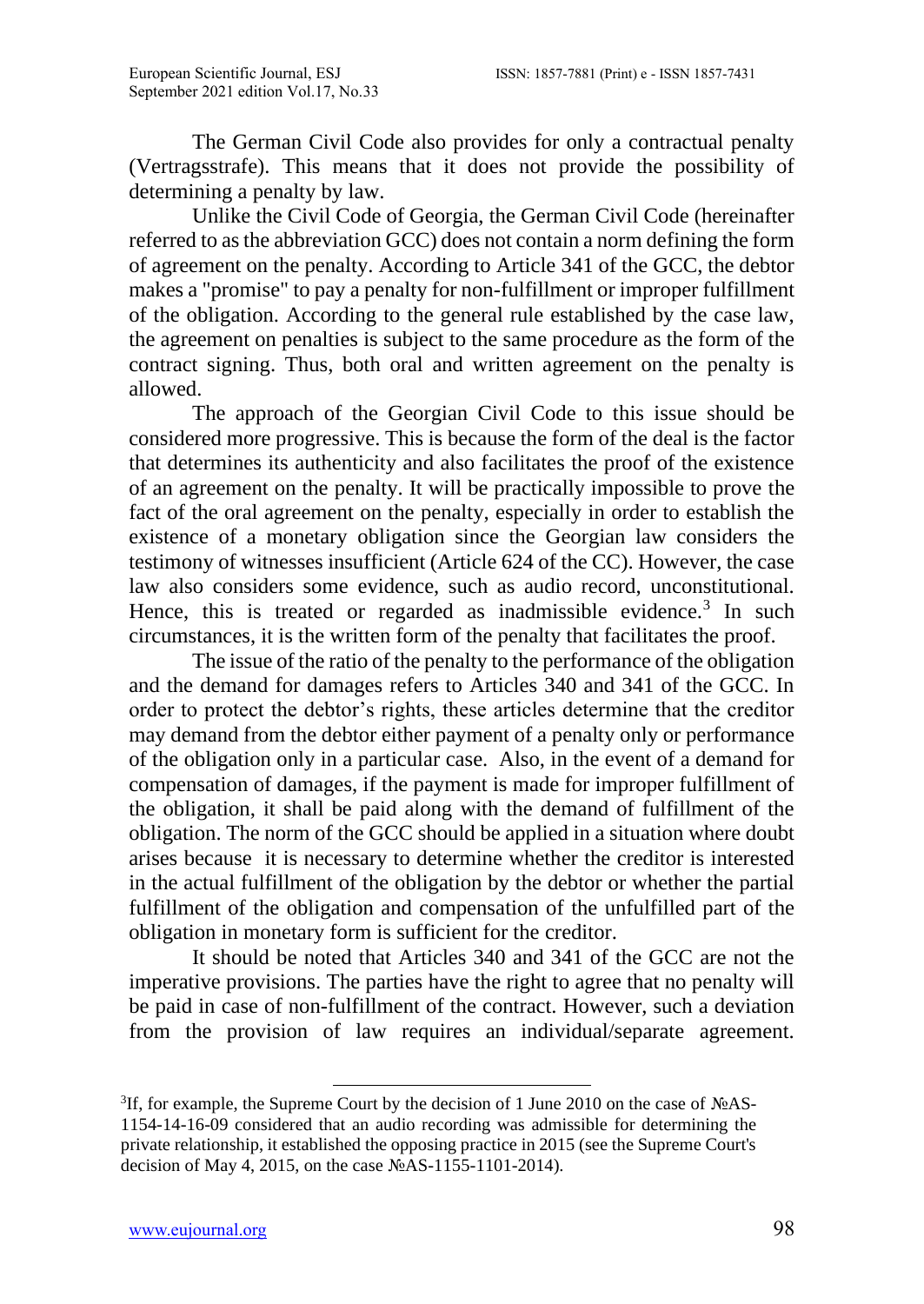Therefore, it is not sufficient to formally provide for one of its articles or provisions in the contract.

According to Article 340 of the GCC, if the debtor is obliged to pay a penalty in case of non-fulfillment of the obligation, the creditor has the right to request a penalty payment instead of the contract fulfillment. A request for payment of a penalty for non-fulfillment of an obligation is not applied when the obligation has been improperly fulfilled. In the event that the creditor notifies the debtor that he/she demands the payment of the penalty, a claim for the fulfillment of the obligation to the debtor is excluded.

According to Article 341 of the GCC, the creditor has the right to demand payment of a penalty for improper fulfillment of the obligation (overdue fulfillment, positive breach of contract, dishonest fulfillment). He/she also has the right to request for the fulfillment of the obligation (accumulation). If the creditor accepts the fulfillment, then payment of the penalty can be demanded for. However, this is possible only if the creditor's right to do so in accepting the fulfillment was agreed in advance.

If the creditor is entitled to compensation for damages as a result of non-fulfillment or improper fulfillment of the obligation, then he/she may demand payment of the penalty in the form of a minimum amount of compensation of damages and file a claim at the court for compensation of damages for the amount that exceeds that of the penalty.

If the creditor does not use the penalty and continues to demand payment, he/she can still claim the penalty later (Jamernig, 2009, § 340, Rn. 5).

## **4. The Accessory Nature of the Penalty**

This study also focused on examining the relationship between a penalty and a demand secured by the penalty. In this case, the opinion deserves criticism since the demand for a penalty is an integral part of the demand secured by the penalty. (Civil law 3rd ed. 2006, p. 44-45). The demand for a penalty and the demand secured by the penalty are independent rights. The following circumstances makes it possible to draw the following conclusion:

1. The named rights arise on the basis of different legal facts and, at the same time, these rights do not arise simultaneously (the origin of the basic demand precedes the origin of the right to a penalty); 2. The named rights may belong to different persons (for example, the demand for a penalty may be conceded while the basic demand remains with the original creditor). Thus, the German Civil Code commentary on the case of concession of the demand of the accessory rights does not assign the demand of the penalty to the right of demand (Palandt, 1993, Rn. 455); 3. The named rights may have existed in isolation from each other (the basic demand may be terminated, for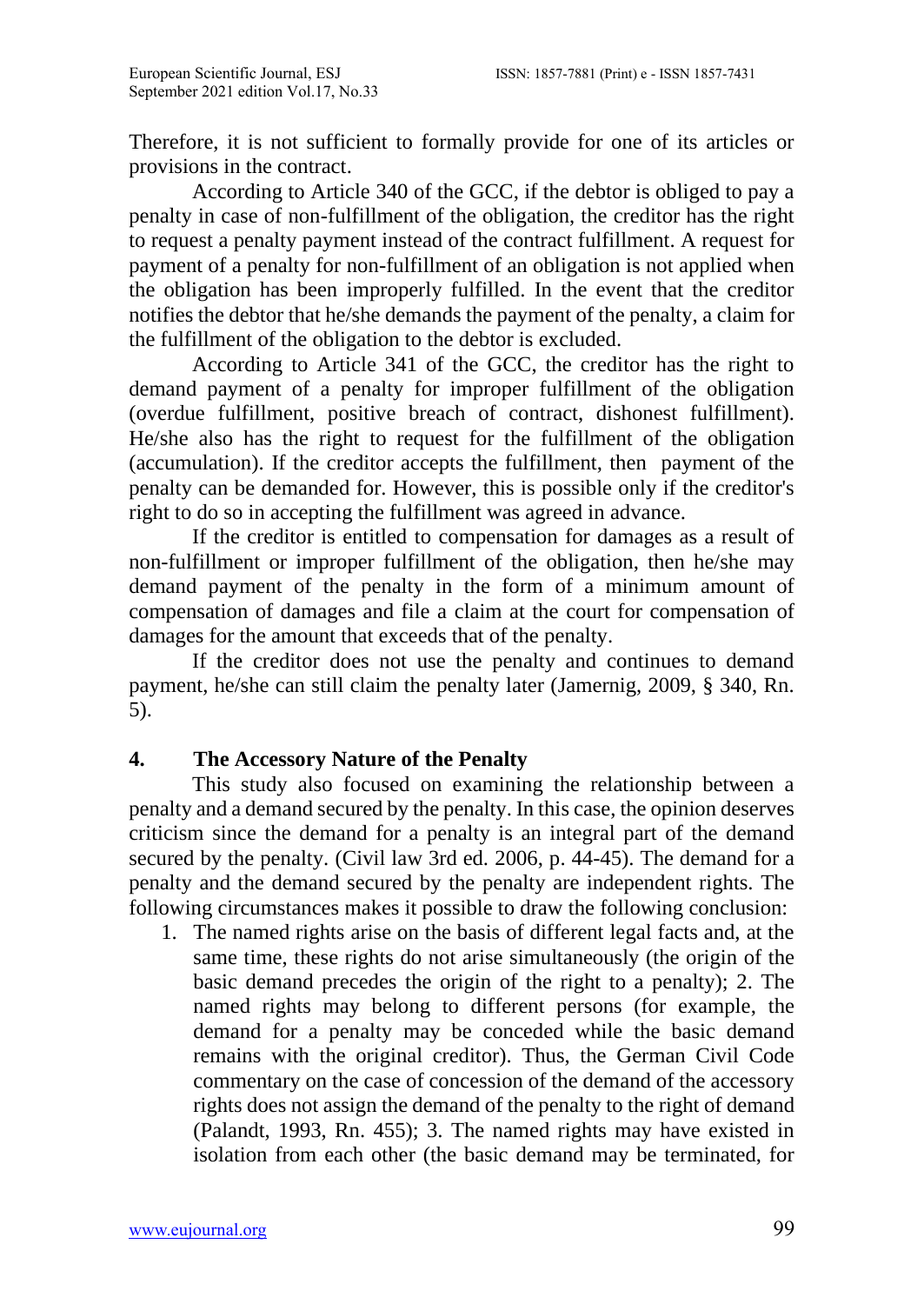example, by fulfillment, while the demand for a penalty may continue to exist). Therefore, it can be concluded that if a change or termination of a basic demand does not result in a change or termination of the demand for penalty claim, the demand for penalty is not an accessory right in the full sense of the word.

This is why the demand for a penalty and the basic demand, when isolated from the demands of each other, may be conceded since both have independent property value. Consequently, in the case of concession of the basic demand, the penalty demand cannot be automatically transferred to the new creditor (cessionary). This means that it remains the property of the cedant.

Since the Civil Code of Georgia provides only for contractual penalties, it is important to identify the basis of the legal facts through which the contractual penalty is imposed. These facts include: a) the contract on the penalty and b) the occurrence of the condition of the right (condicio juris). Such a condition is non-fulfillment or improper fulfillment of the obligation, which is secured based on the penalty by the debtor.

According to its legal nature, the contract on the penalty is a causal contract. This is why its validity depends on the validity of the deal underlying the obligation that is secured by the penalty (Article 153 1 1 of the CC). Given the accessory nature of the penalty, the invalidity of the principal contract to secure the penalty or the debtor's guarantee automatically leads to its invalidity (Gottwald, Peter, 2007, Rn. 6). A contract on the penalty can be concluded after the origin of the basic obligation or before the origin of the basic obligation. An essential condition of such a contract is to determine the amount of the penalty, indicate the main obligation in the contract, and the kind of penalty that will be imposed on the debtor. When determining the interest, the parties must additionally agree on the periodicity of its accrual.

In a situation whereby a contract on the penalty needs to be concluded in advance, the creditor will receive a conditional demand for a penalty, which is considered a future right. The implementation and purchase of this depends on the non-fulfillment or improper fulfillment of the basic obligation (Krasheninnikov, 2005, p. 13,15).

A conditional demand for a penalty is an accessory right to the basic demand. Its accessory nature is manifested in the fact that: a) it cannot arise without a basic demand; b) it changes with the modification in the basic demand; and c) it comes to an end upon termination of the main demand.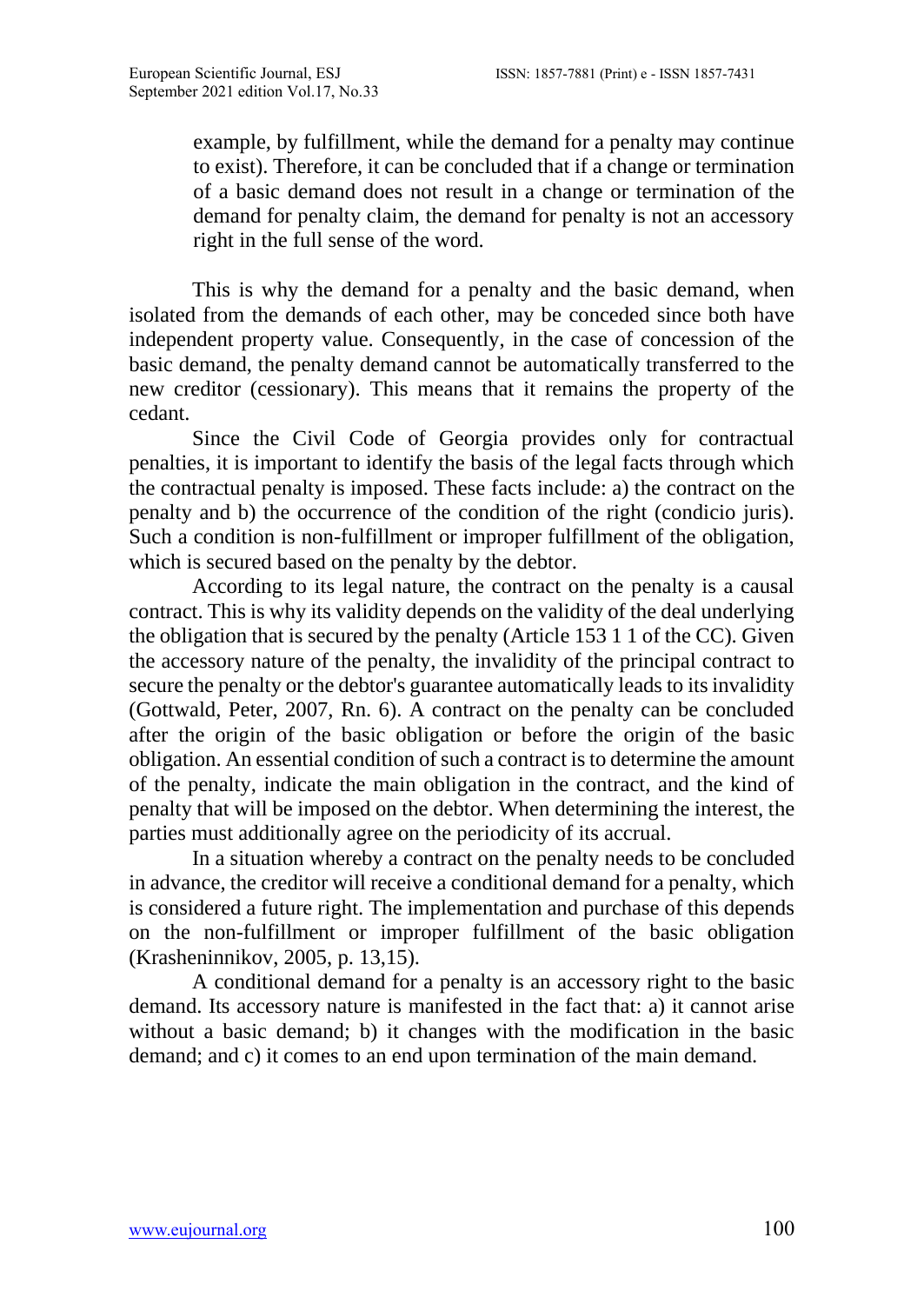#### **5. Peculiarities of the Payment and Reduction of the Penalty**

Non-fulfillment or improper performance of the obligation secured by the penalty in relation to the contract on the penalty is a condicio juris. This happens if the debtor is liable for breaching this obligation (Article 401 of the CC), i.e., if the non-fulfillment was caused by the debtor's fault. In some cases, condicio juris may be found in the debtor's non-faulty action. This is evidenced by the provision of Article 402 of the CC. Nonetheless, in a situation where condicio juris occurs, the contract on the penalty enters into force. This is reflected in the conversion of the creditor's conditional demand into the demand of the penalty.

Unlike the demand for the contractual penalty, a legal penalty demand arises on the basis of only one fact instead of several facts. This implies that it is the non-fulfillment or improper fulfillment of the basic obligation by the debtor. The debtor pays the penalty voluntarily, otherwise, the creditor will apply to the court to enforce the demand for the penalty. The debtor also enjoys the right to a reduction of the penalty. In this regard, the following issues are examined: 1) Whether the court can reduce the penalty on its own initiative in the absence of a debtor's counterclaim; 2) Whether it is possible to reduce the legal penalty; 3) What legal facts should the court take into account when reducing the penalty; and 4) In what way is it possible to reduce the penalty. It is necessary to answer each of these questions consistently. There is an opinion in the Georgian legal literature that the court cannot reduce the penalty on its own initiative (Contract Law, Authors' Group, 2014). This view cannot be shared. The case law proves that the court can reduce the penalty on its own initiative as well. It is a valid opinion and Article 420 of the CC does not indicate specific alternatives. Nevertheless, a certain limit is set within which the decision must be made by a court (Kurdadze & Khunashvili, 2015, p.58). However, reference to only Article 420 of CC is not enough to reduce the penalty (Liklikadze, 2019, p.245). More so, it can be said that Article 420 of CC is one of the most evident examples of interference in the content of the contract (freedom of contract) (Jorbenadze, 2017, p.281).

As for the possibility of reducing the legal penalty, it should be emphasized that the possibility of the reduction applies to both contractual and legal penalties. In this case, the court reduces the penalty at the demand of the debtor or based on his own initiative.

In the event of a reduction, the penalty demand changes. This leads to the payment of the penalty depending on the amount determined by the court.

The disadvantage of the Civil Code of Georgia indicates that it provides a reduction in Article 420, but it does not specify the inconsistent situations for the reduction of the penalty such as the debtor's property situation, damage caused or the amount of unfulfilled or violated obligation (Kapanadze, 2016, p. 115). This means that it does not stipulate the basis of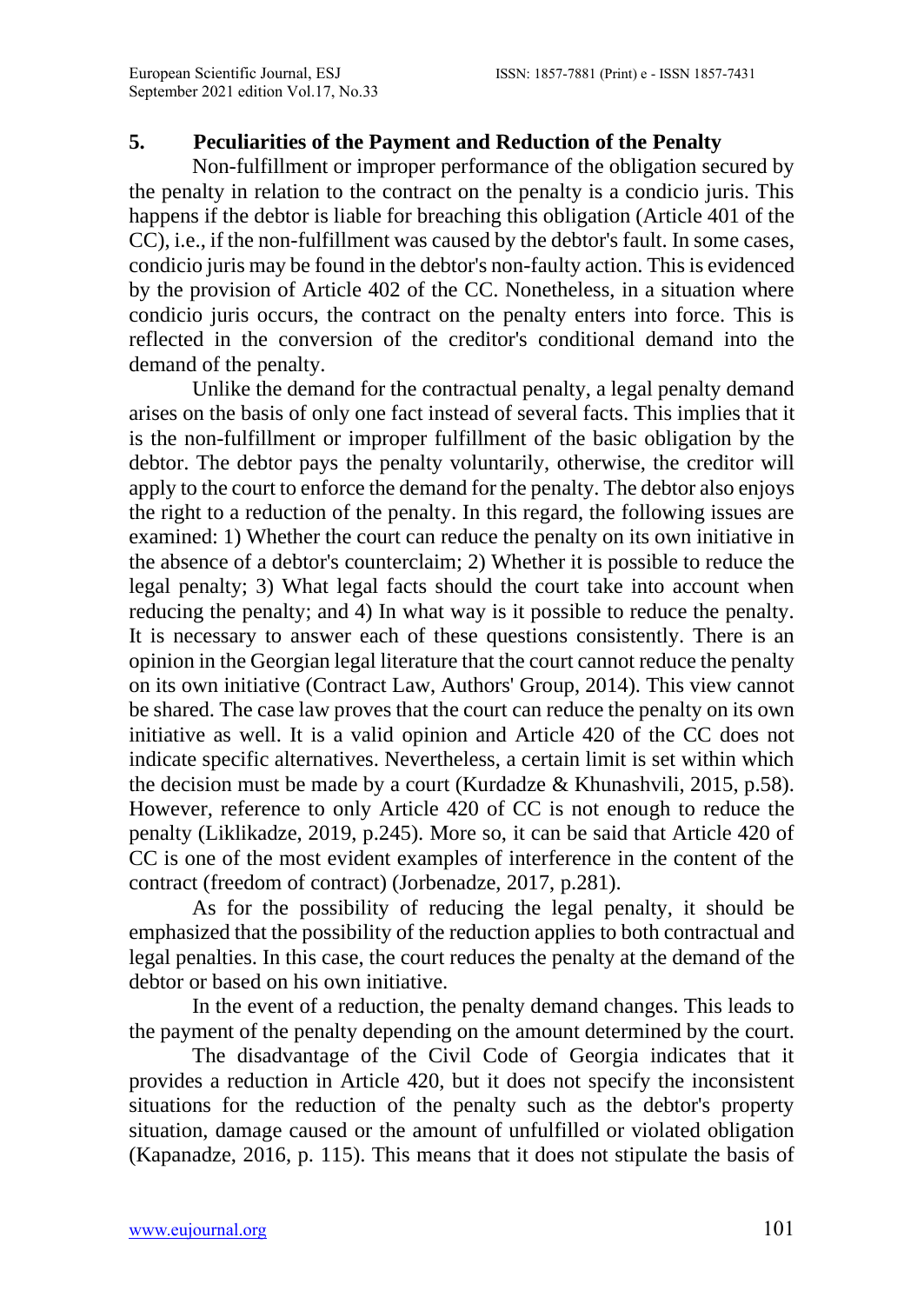the legal facts by which the penalty can be reduced. Here it is important to imply the penalty that is clearly inconsistent with the consequences of breaching a basic obligation. These consequences include damage to the creditor's proprietary or non-proprietary rights or his/her legitimate interests. The criterion for non-compliance may be an excessively high interest rate on the penalty, a significant excess of the amount of the penalty on the damage incurred, the duration of the non-fulfillment of the obligation, etc.

Reduction is possible in two ways: 1. to reduce the percentage of the penalty; and 2. to reduce the penalty in the form of a lump sum payable at once (Rustavi City Court decision of 2010 on case  $N_2$ -652-10).<sup>4</sup> Clearly, the latter is more acceptable to the debtor.

The court has the authority to consider the penalty as inappropriately high and then reduce it. In the event of a dispute, the court is obliged to study this issue (Ioseliani, 2016, p.63).

When reducing the penalty, the court is obliged to determine the real ratio of the requested penalty and the consequences of the debtor's nonfulfillment of the contractual obligation, which is nothing but an expression of the principle of justice (Khunashvili, 2016, p.181).

A penalty is considered counted when the damage is partially reimbursed in the part that is not reimbursed by the penalty. If the penalty to be counted has already been paid by the debtor or a court decision has been made on its payment, then the creditor is no longer entitled to demand the compensation of damages by the penalty in the compensated part. Any penalty shall be considered as the counted penalty unless otherwise provided by law or contract.

A fine penalty will not be counted in the damage report, and this does not reduce the damage. Mentioning the penalty as a fine in the contract does not give grounds to assign it to the fined penalty. A fined penalty is also called a cumulative penalty (Commentary of the Civil Code of Georgia, Collective of Authors, 2001, p.487). In the case of an exclusive penalty, the creditor has the right to demand the payment of the penalty, but not the payment for damages. Such a penalty is used when it is necessary to separate the amount of the debtor's liability. This occurs when the amount of the penalty is so large that it exceeds the expected damage (Chanturia, 2012, p.239).

The alternative is called a penalty and the creditor is authorized to choose to pay the penalty, to fulfill the contractual obligation, or to compensate the damage (Sekhniashvili, 2019, p.53). However, the enforcement of the creditor's demand for compensation of damages in the form

<sup>4</sup>Review of practice of law on fines (see also Chantladze Madi, Explanation of Expression of Will, Reduction of Fines, Principle of Nominalism, Journal ,, Review of Georgian Law'', №5 / 2002-1, Tbilisi, 2002, pg. 168-174).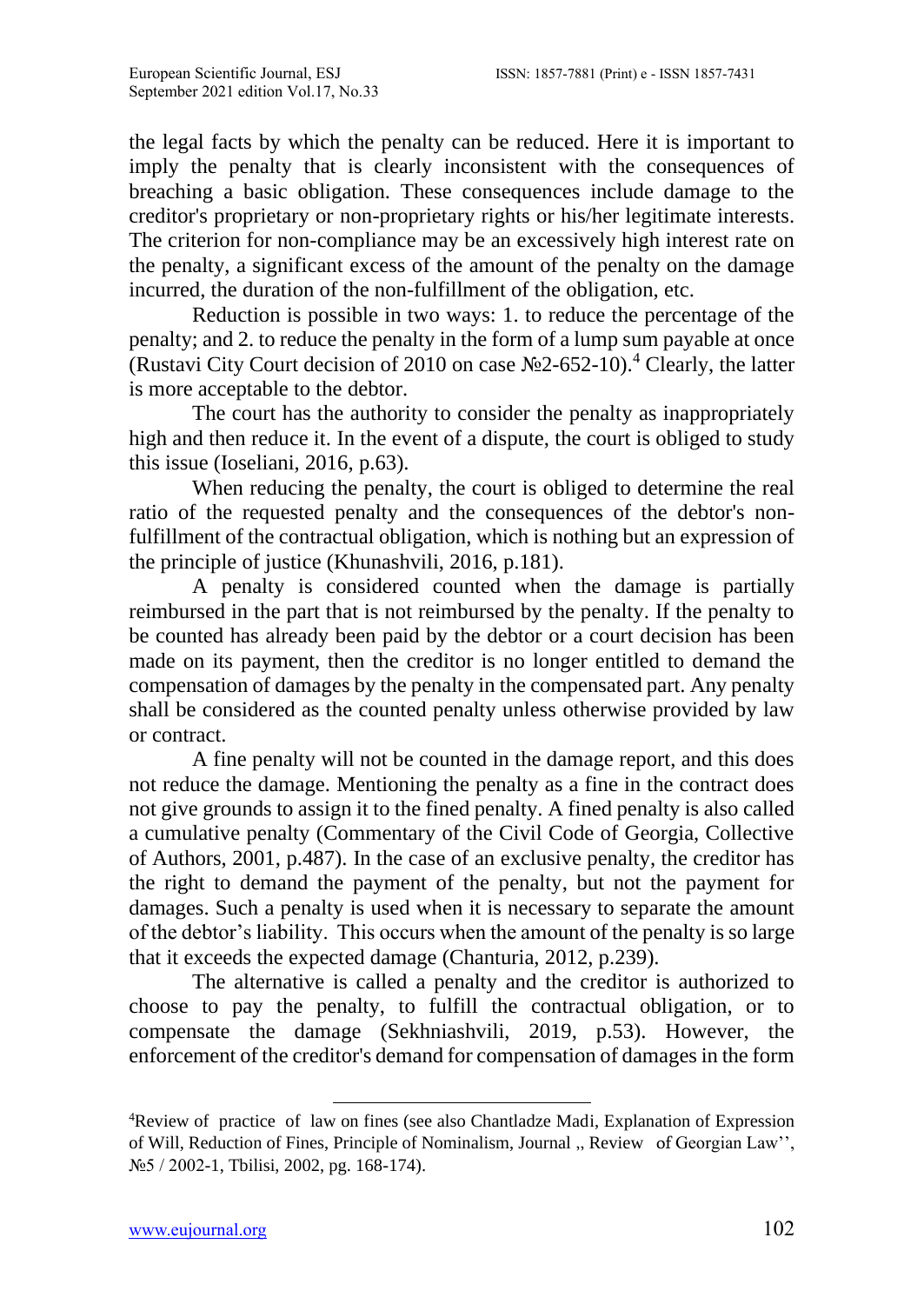of a penalty leads to the termination of the demand for the penalty and vice versa. Compared to the penalty to be counted, the alternative penalty is almost not used in practice because it is unfavorable to the creditor. Unlike the alternative penalty, the penalty to be counted enables the creditor to get the compensation for the part of the damage caused to him by demanding the penalty. This can occur without losing the demand for compensation of damages in the part that is not reimbursed by the penalty.

In a situation where an obligation is violated, the creditor is authorized to demand fulfillment of the obligation, compensation for damages, and payment of a penalty. However, it is inadmissible to demand the payment of the penalty and fulfillment of the obligation at the same time. Notwithstanding, it is possible to demand the payment of the penalty and compensation of the damage at the same time (Article 419 of CC). Accordingly, the creditor must choose to demand fulfillment or a penalty. It is also worthy to note that in both cases, the demand for damages is allowed (Meskhishvili, 2014, p.22).

Reimbursement of damages and payment of a penalty for improper fulfillment of a basic obligation shall not terminate this obligation. In contrast, compensation for damages and payment of a penalty for non- fulfillment of a basic obligation results in termination of the basic obligation. This is evidenced by the provision of Article 419 of the CC. In addition, other consequences of the payment of a penalty may be determined by law or contract.

### **Conclusion**

The analysis of the study results revealed important problems. A comparative analysis of German and Georgian law on the regulation of the institution of penalty shows that German law expands the forms of penalty to be imposed on the debtor and provides for the possibility of using its nonmonetary form as well, which is unfavorable for the debtor. It is practically impossible for the debtor to request a reduction of the existing non-monetary penalty, which makes the Georgian model more flexible than the German one. This creates a greater opportunity for fair balancing of the rights of the parties.

The advantage of the Georgian model over the German model is also evident in the definition of the form of the penalty since German law bypasses the issue of the form of the penalty, which allows it to be determined verbally. This makes it difficult for the creditor to prove the existence of a penalty agreement. Conversely, Georgian law clearly defines the form of the agreement on the penalty.

The concept of a penalty is limited in the Civil Code of Georgia, and it is reduced to a contractual or voluntarily determined by means of security. As a result, it is advisable to change the wording of Article 417 of the Civil Code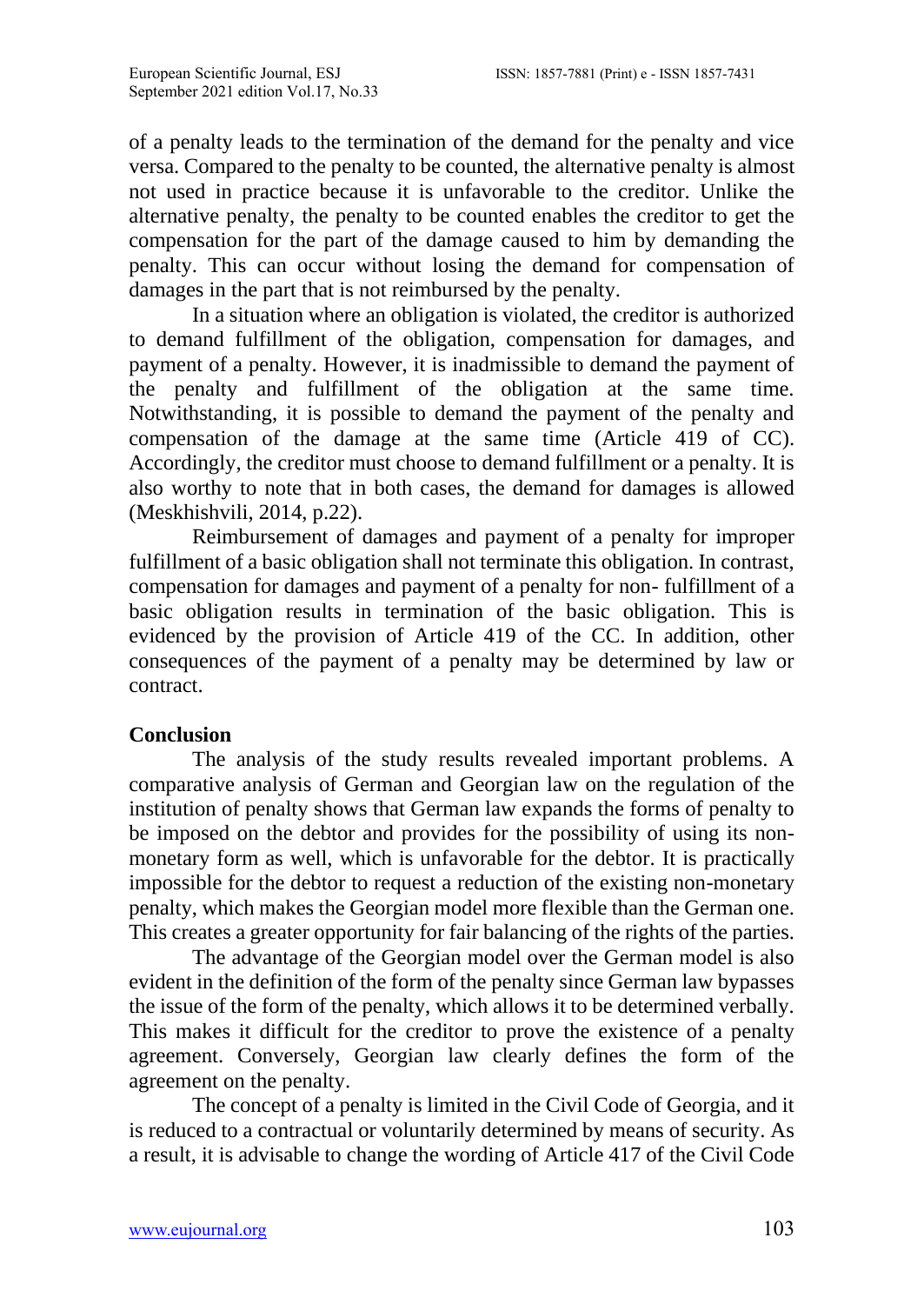as follows: "The penalty, i.e., the monetary amount, which is determined by Law or agreement between the parties shall be paid by the debtor for nonfulfillment or improper fulfillment of the obligation". In the category of nonfulfillment of the obligation, the penalty is indicated. It is important to understand this in a systemic connection with Article 316 of the Civil Code. Accordingly, the penalty also ensures restrained action, which is also an obligation.

Considering a fine as a purely accessory right is inadmissible. The penalty demand contains both accessory and non-accessory demand signs.

The parties may also use the penalty in pre-contractual relationships or for the fulfillment of the preliminary contract.

The study proved a common shortcoming of both German and Georgian models. This is because both of them acknowledge the existence of a contractual penalty only. The concept or essence of the penalty is similarly formed in both models. Depending on the basis for determining the penalty, it can be legal or normative and contractual or voluntary. In addition, a normative act determining the penalty may only be a legislative act since a penalty is a form of legal liability. According to Articles 7 and 8 of the Law of Georgia on Normative Acts, the type of legal liability and the basis for imposition may be determined only by a Georgian legislative act.

The agreement of the parties on the penalty is causal in nature since it depends on the validity of the obligation, which is guaranteed by the penalty.

The court may reduce the penalty on its own initiative, even without the motion of the debtor, which is based on the rational definition of Article 420 of the Civil Code. This is also confirmed by the analysis of court practice.

### **References:**

- 1. Akhvlediani, Z. (1999). Obligatory Law, Publishing House "Samartali", Tbilisi.
- 2. BGB (2019)**.** German Civil Code, Second amended edition, Tbilisi.
- 3. Chanturia, L. (2012). Credit Security Law, Publishing House "Samartali", Tbilisi.
- 4. Chantladze, M. (2002). Definition of Expression of Will, Reduction of Penalty, Principle of Nominalism, magazine "Review of Georgian Law", №5/2002-1, Tbilisi.
- 5. Chitashvili, N. (2020). The Function, Securing the Contractual Interest for Penalty and Demand for Damage Compensation, Journal "Comparative Law" №2, Tbilisi.
- 6. Civil Code of Georgia (1997). Legislative Herald №786, Tbilisi.
- 7. Commentary on the Civil Code of Georgia (2001). Group of Authors, Book Three, Author of Commentary on Article 417 B. Zoidze, Tbilisi.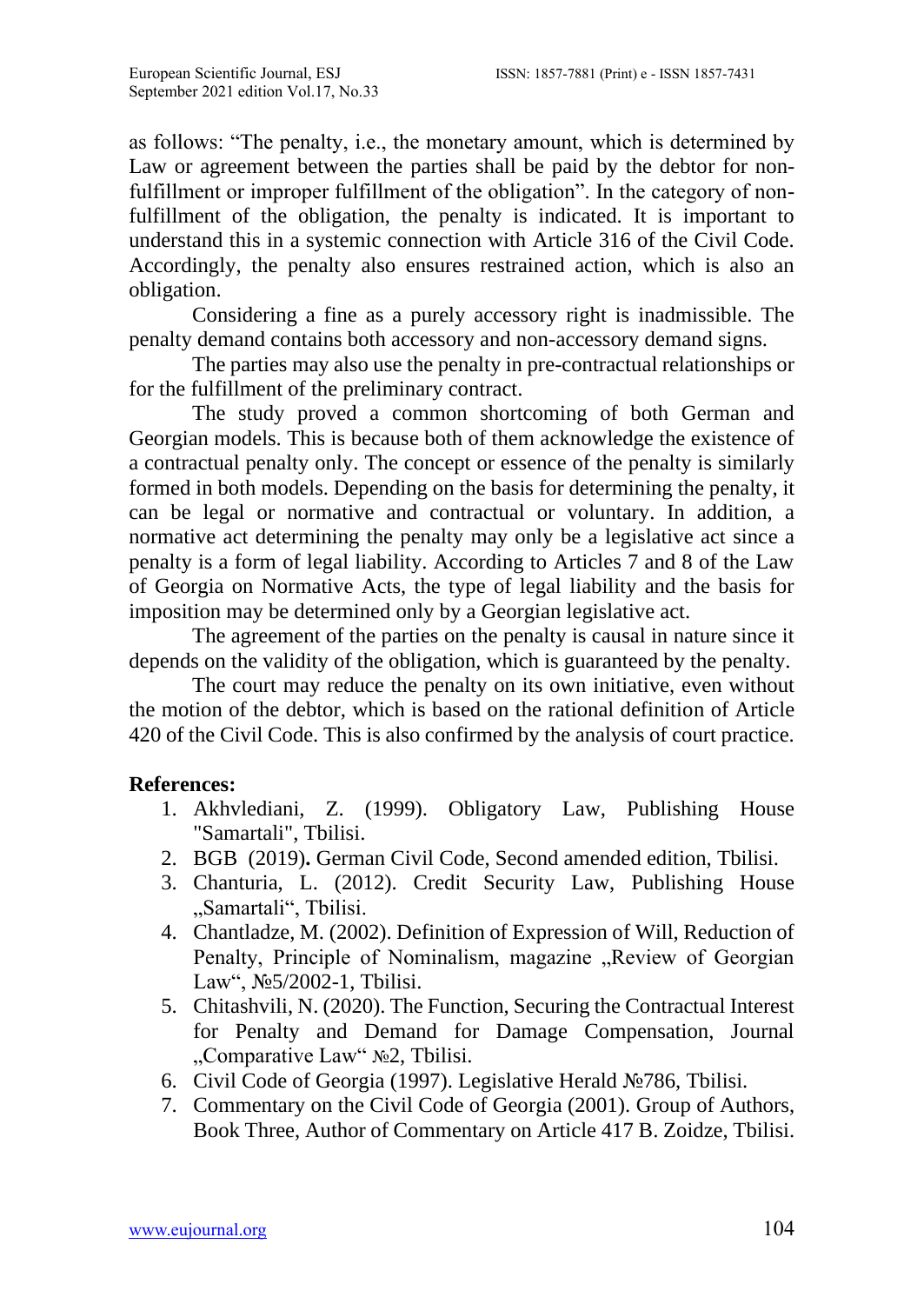- 8. Commentary on the Civil Code of Georgia (2018). Group of Authors, Book Two, Tbilisi.
- 9. Commentary on the Civil Code of Georgia (2019). Group of Authors, Book Three, Tbilisi.
- 10. Contract Law (2014). Authors Group, USAID Edition, Publishing House "Meridiani", Tbilisi.
- 11. Gottwald, P. (2007). Münchener Kommentar zum Bürgerlichen Gesetzbuch, Band. Schuldrecht, Allgemeiner teiel, Auflage, München.
- 12. Jauernig **(**2009). BGB, Bürgerliches Gesetzbuch Kommentar, 13 Auflage, Verlag C.H.Beck, München.
- 13. Jorbenadze, S. (2017). Freedom of Contract in Civil Law, Tbilisi.
- 14. Ioseliani, N. (2016). Inconsistently High Contractual Penalties and the Role of the Court in Protecting Civil Interests, Magazine "Samartali" №1, Tbilisi.
- 15. Kapanadze, S. (2016). Theoretical and Practical Aspects of Penalty Reduction, "Student Law Journal", Tbilisi.
- 16. Khunashvili, N. (2016). Principle of good faith in contract law, Publishing House "Bona Causa", Tbilisi.
- 17. Knieper, R., Chanturia, L., Sahramm Hans-Joachin (Hrsg) (2009). Probleme des Vertragsrechts und der Vertragssicherung in den Staaten des Kaukasus und Zentralasiens. Materialien einer internationalen Konferenz an der Universität Bremen vom 10. Und 11 Apriel 2008, BWV. Berlin.
- 18. Kropholler, J. (2014). German Civil Code Study Commentary, the 13<sup>th</sup> revised edition, Tbilisi.
- 19. Kurdadze, SH. & Khunashvili, N. (2015). Civil Procedural Law of Georgia, Publishing House "Meridiani", Tbilisi.
- 20. Kvinikadze, K. (2016). Reduction of penalty by the court as a "judge's intervention" into the principle of contractual freedom, Journal "Justice and Law" 2nd edition №50, Tbilisi.
- 21. Labor Code of Georgia (2010). Legislative Herald №4113-RS, Tbilisi.
- 22. Liklikadze, T. (2019). The Role of the Court in Determining the Amount of Penalty in Relation to the Purpose of Providing the Public Order, Review of Private Law №2, Publishing House Meridiani, Tbilisi.
- 23. Meskhishvili, K. (2014). Penalty (Theoretical Aspects, Judicial Practice), 3rd Edition "Review of Georgian Business Law", Tbilisi.
- 24. Meskhishvili, K. (2020). Relevant Issues in Private Law (Theory and Judicial Practice), Volume 1, Tbilisi.
- 25. Organic Law of Georgia On Normative Acts (2009). Legislative Herald №1876, Tbilisi.